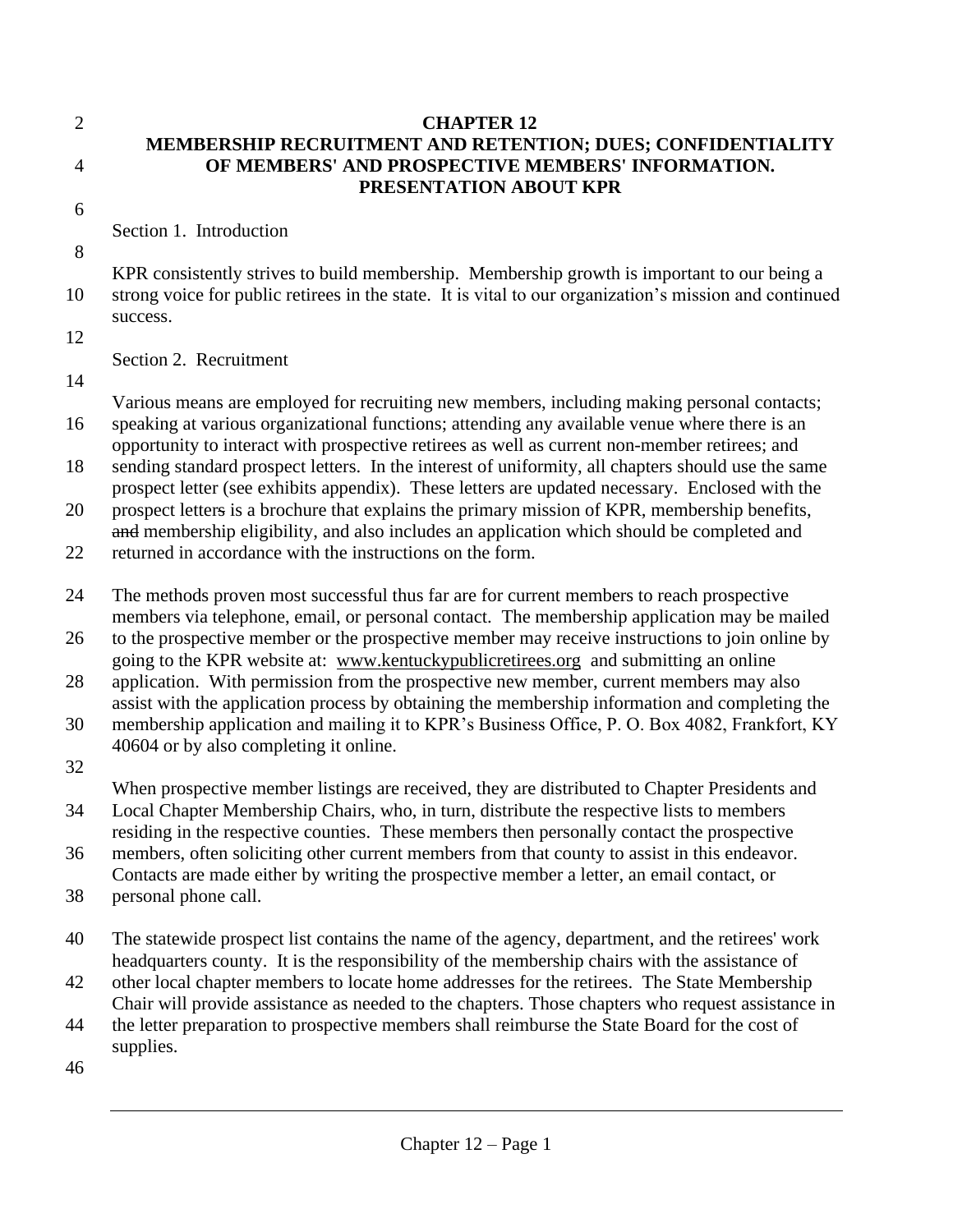- 48 Local chapter presidents and/or membership chairs may obtain a supply of the KPR brochure which contains the membership application from the Administrative Manager's Office. You can
- 50 contact that office by calling 502-437-9408 or you can send an email to: [kprmanager@gmail.com](mailto:kprmanager@gmail.com) .
- 52

Welcome Letters - Each local chapter receives a monthly listing of all new members who join 54 their chapters. "Welcome" letters should be written to new members as soon as possible which should include information regarding their local Chapter's meeting details and its activities.

56

As an additional recruiting tool, KPR affiliated with AMBA (Association Member Benefits

58 Advisors) for the purpose of providing our KPR members with product/service discounts and various insurance plans that might be suitable for their individual needs. KPR member benefits

60 through AMBA are outlined in our membership brochure.

62 Section 3. Retaining Members

64 When Local Chapters receive non-renewal listings (one after the second dues notices are sent and a second one at the Annual Meeting), the Local Membership Chair works with local chapter

66 members to encourage individuals to renew their memberships and reconciles any address changes or death notifications with the Administrative Manager's office. The State Membership

68 Chair handles this duty for members at-large.

70 Section 4. Membership Dues

- 72 - Annual dues for membership in KPR, which are set and approved by the State Board, shall be fifteen dollars (\$15.00), due and payable January 31. Multiple year payments 74 may also be made.
- - Dues payments may be waived for the balance of the calendar year in which the first-76 time applicant joins KPR.
- - Periodically, the State Board shall designate the amount of the annual dues paid by the 78 members of approved Local Chapters to be returned to the respective chapters. The current rate is \$4.00.
- 80

Section 5. Confidentiality of Membership Information

82

Any and all information about KPR members and prospective members, in whatever form, is 84 confidential. It shall not be released to anyone except the Administrative Manager, AMBA through the Administrative Manager, and those KPR members whose duties involve membership

86 activities and shall never be used for a member's personal use. Any KPR member may opt out of having their information given out to any third party by request to the Administrative Manager.

- 88
- Section 6. Presentation about KPR

90

A. Introduction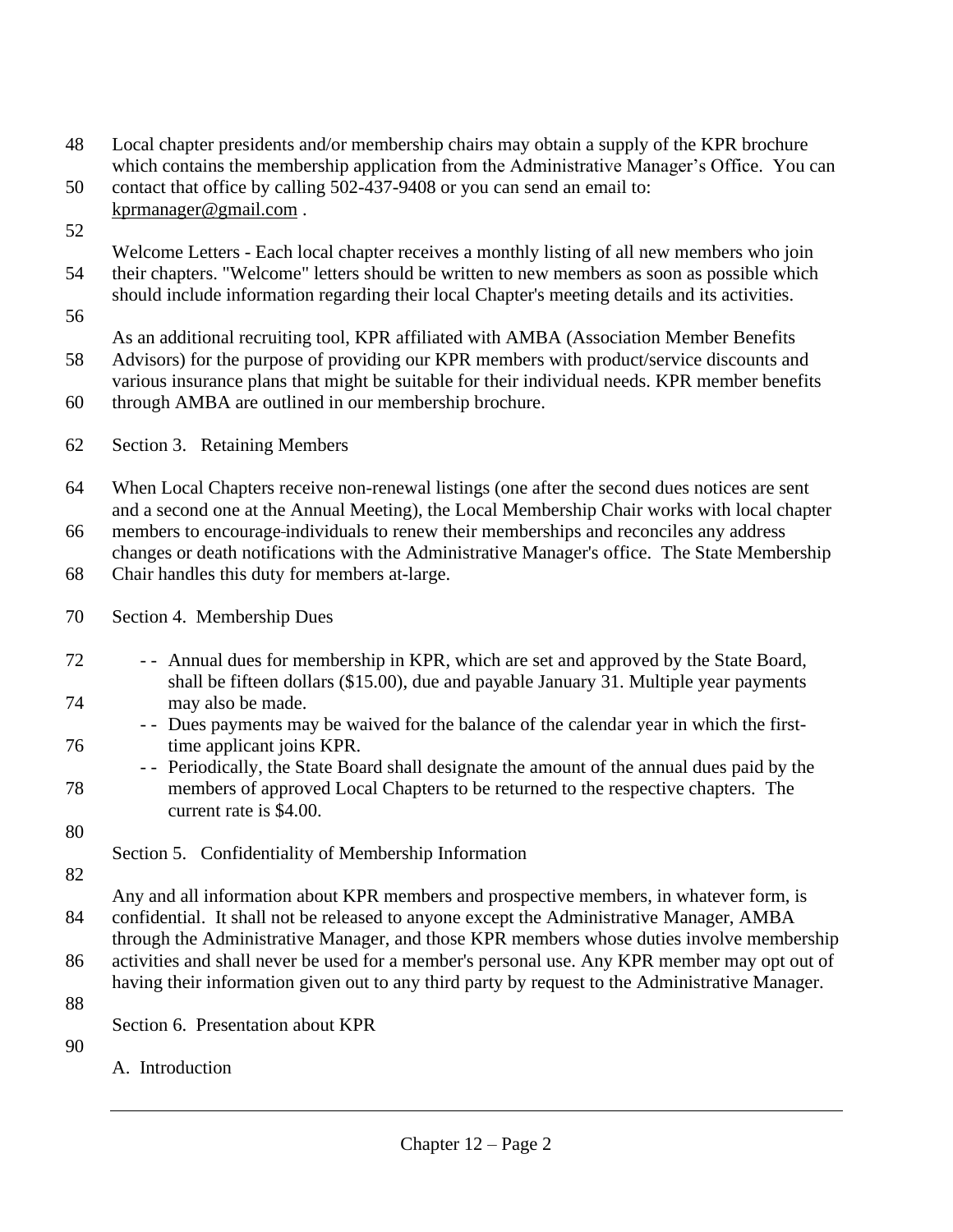| 92         |                                                                                                                                                                                                                                                                               |
|------------|-------------------------------------------------------------------------------------------------------------------------------------------------------------------------------------------------------------------------------------------------------------------------------|
| 94         | Representatives of Kentucky Public Retirees may be permitted to speak at various venues to<br>inform prospective members about KPR and to recruit members. Usually, volunteers are<br>solicited from among KPR Board members to attend and represent KPR. KPR representatives |
| 96         | should take membership applications, extra copies of The Kernel (newsletter), and be prepared to<br>speak about KPR using the outline below as a guide.                                                                                                                       |
| 98         | <b>B.</b> Suggested KPR Presentation                                                                                                                                                                                                                                          |
| 100<br>102 | The following outline is intended to serve as a guide to the individual(s) making a<br>presentation on behalf of KPR.                                                                                                                                                         |
| 104        | I. Introduction                                                                                                                                                                                                                                                               |
| 106        | A. Name<br>B. Agency from which retired<br>C. Date of retirement                                                                                                                                                                                                              |
| 108        | D. Thank the organization for allowing you to be on the Program.                                                                                                                                                                                                              |
| 110        | II. Kentucky Public Retirees                                                                                                                                                                                                                                                  |
| 112        | A. Organized in 1983 as "Kentucky Association of Public Annuitants" – later<br>changed to "Kentucky Public Retirees."                                                                                                                                                         |
| 114        | B. Number of current members and Local Chapters                                                                                                                                                                                                                               |
| 116<br>118 | 1. Identify location of chapters - have regular meetings, usually monthly<br>2. At-large members are primarily those members who live out of state or those<br>individuals who do not wish to be affiliated with a local chapter.                                             |
| 120        | C. Membership includes                                                                                                                                                                                                                                                        |
| 122        | 1. Retirees who are members of KERS, CERS, and SPRS<br>2. Employees in those systems who are eligible to retire as specified in the bylaws.                                                                                                                                   |
| 124        | D. Officers and Committee Chairs                                                                                                                                                                                                                                              |
| 126        | Serve without compensation – only reimbursed for travel and expenses for supplies                                                                                                                                                                                             |
| 128        | E. Annual Dues - $$15.00$<br>1) Receive newsletter - The Kernel                                                                                                                                                                                                               |
| 130        | 2) Receive important notices through the Email Bulletin System<br>3) Some chapters sponsor outings such as picnics                                                                                                                                                            |
| 132        | F. Purpose                                                                                                                                                                                                                                                                    |
| 134        | 1. Promote the welfare of state, county, and state police retirees.                                                                                                                                                                                                           |